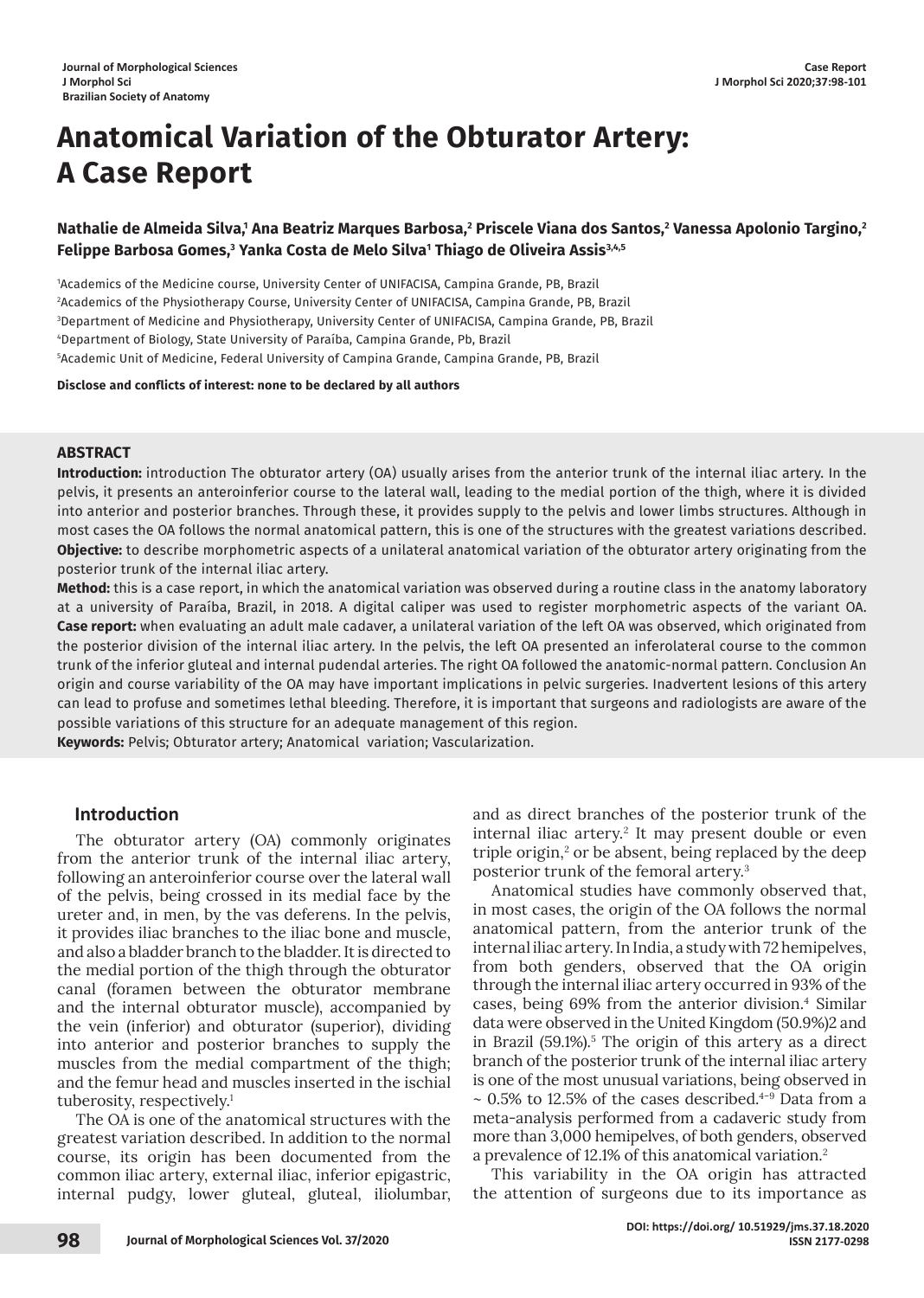a source of potentially lethal bleeding in urologic, gynecological and for inguinal and femoral hernia repairs,<sup>2</sup> as well as orthopedic surgeries (see Fig. 1). The results from the present study were similar to those reported in the literature. Thus, surgeons need to be aware of unexpected sources of bleeding, taking into account variations in the retropubic vascular anatomy, so that they can take appropriate precautions to avoid inadvertent injury of these structures.4

In addition, knowledge about the possible anatomical variations involving this region is important for an adequate interpretation of angiographic studies of the pelvic vessels.6 The objective of the present study was to describe the morphometric aspects of a unilateral anatomical variation of the obturator artery originating from the posterior trunk of the internal iliac artery.



**Figure 1.** Vessels and nerves passing through the upper opening of the true pelvis, corpse photography (A), and schematic figure (B). Notice the obturator artery (OA) origin (blue arrow) originating from the posterior trunk of the common iliac artery toward the obturator canal (yellow square). Adjacent structures: anterior (red arrow) and posterior (green arrow) trunk of the internal iliac artery, obturator nerve (orange arrow).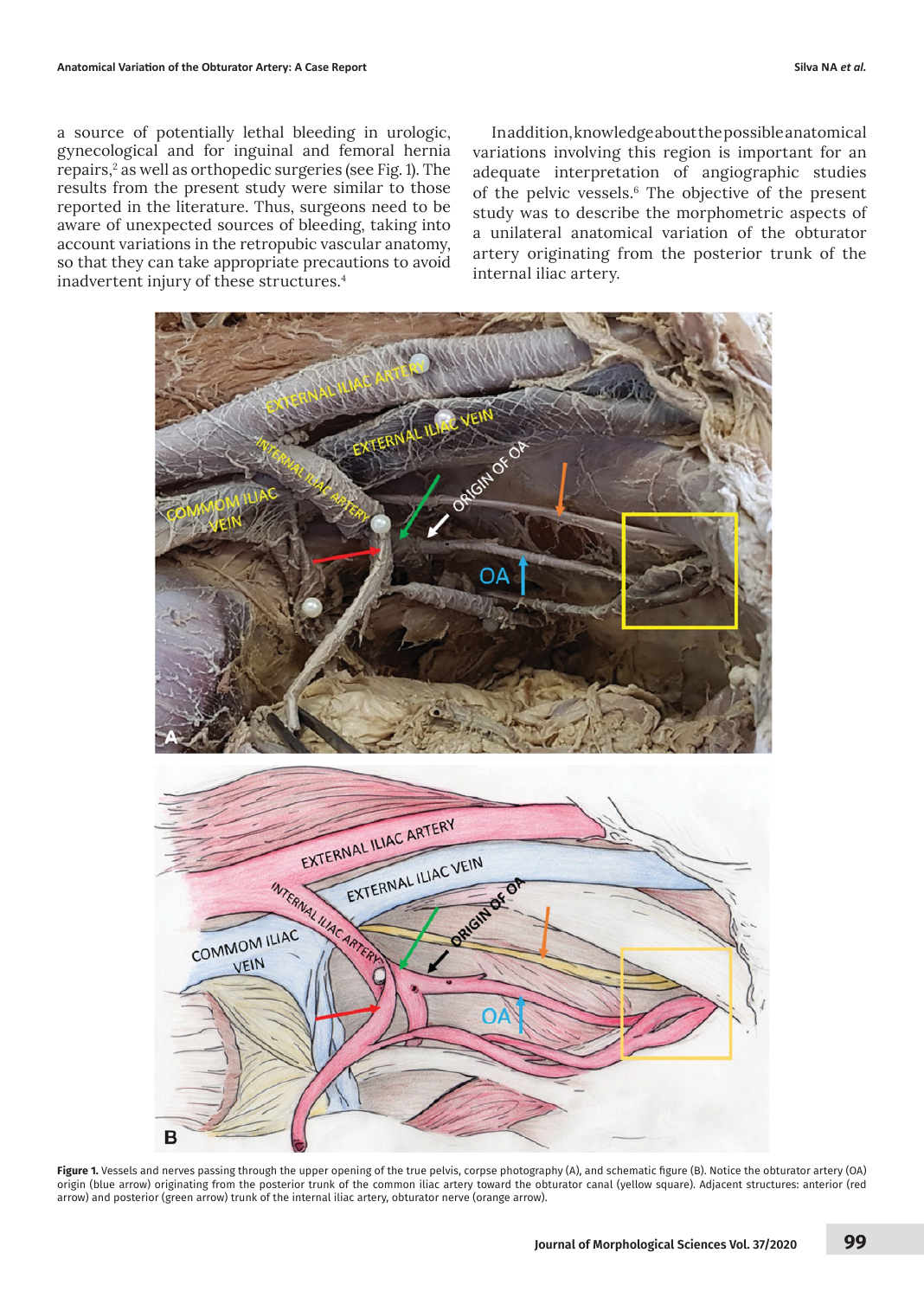#### **Materials and Method**

This is a case report about an anatomical variation observed in the left hemiple of an adult male corpse from a dissection in the anatomy laboratory at a university in Paraíba, Brazil. The following characteristics of the variant OA were described: vessel from which the artery originated, distance from its origin to its exit in the obturator foramen, pelvic course, proximal diameter (PD), distal diameter (DD) and distance from the origin of the anterior (DRA) and posterior (DRP) branches from the pelvis OA exit (Fig. 1). For the morphometric evaluation a digital caliper was used (Stain-lesscaliper 6 '150 mm, Steinless Hardened, Pinhais, Paraná, Brazil). The anatomical specimen was photographed for confirmation and characterization of the studied artery.

#### **Case Report**

During an anatomy class, an anomalous origin of the left OAwas observed from the posterior division of the internal iliac artery from an adult male corpse. The artery presented an infero-lateral course to the common trunk of the inferior gluteal and internal pudendal arteries, passing under the obturator nerve, over the obturator vein and medial to the internal obturator muscle and its fascia. The left pelvis OA length (distance from the point of origin to the obturator foramen) was 82.49 mm.

The OA exited the pelvis through the upper portion of the obturator canal, toward the medial compartment of the thigh. It bifurcated into anterior and posterior branches at the thigh level. The anterior branch originated 4.35 mm and the posterior branch 8.33mm after its exit through the obturator canal. There was a discrete difference between the PD (19.54 mm) and the DD (17.91 mm) of the left PD. The right PD followed the common anatomic pattern of this artery, arising from the anterior division of the internal iliac artery to the obturator canal.

#### **Discussion**

Anatomical variations in the origin and course of the major pelvic arteries have long attracted the attention of anatomists, radiologists and surgeons, especially those involved in procedures in the retroinguinal (Retzius) and in the retro-pubic (Bogros) space.10 Vessels injuries of this region tend to bleed profusely, with considerable technical difficulty to bind them.11 One of the main bleeding sources is related to the anomalous origin of the OA.2 Although, in most cases, the OA originates from the anterior division of the internal iliac artery,<sup>3</sup> the incidence of anatomical variations of this artery varies from 13 to 30%.12 Arterial bleeding is a serious and potentially lethal complication in pelvic injuries involving branches of the internal iliac artery.4 The origin of the OA as a direct branch from the posterior division of the internal iliac is one of the most

unusual variations, documented more frequently in the Indian population.4,9,10,12

In a study conducted in New Delhi, India, among 316 hemipelves dissected, only 1 case (0.5%) of this variation was observed.6 Another Indian study observed this variation in 11.7% of anatomical specimens, the highest occurrence in male pelvis (71.4%; 5 cases) when compared with female (28.6%; 2 cases).8 A study conducted in the United Kingdom observed a prevalence of 8.2% of this variation, and unlike the study by Sakthivel *et al*, it occurred more frequently in females (15 cases) than males (4 cases).2 In Brazil, a study evaluating 56 hemipelves, from both genders, found a variation in the OA origin in 33.9% of the dissected parts; however, in none of them did the OA originate from the posterior division of the internal iliac artery,13 unlike Tajra *et al*. <sup>11</sup> who verified this variation in 18.2% of the hemipelves evaluated. In the latter, all cases presented an OA course through the retroinguinal space, on the superior branch of the pubis.

The proximity of obturator vessels to the superior branch of the pubis may result in persistent hemorrhage associated with inadvertent injuries during ilioinguinal incision (retro-pubic fat may make it difficult to see the vessel), or in orthopedic surgeries involving the fixation of acetabular pelvic ring fractures (thus, the posterior superior-superior area of the pubis should be carefully palpated to detect pulsatile activity. $14$  In addition, the proximity of the OA to the lacunar ligament also makes the vessel vulnerable during ligament release for open or endoscopic hernioplasty of femoral canal hernias.15 Herniorrhaphy for reconstruction of the inguinal canal floor requires access through the Bogros space, which may also expose injuries in this vessel.<sup>9</sup>

Variations in the OA origin appear to be related to unusual embryologic selections of channels of a primary capillary plexus, in which some develop while the others retract. There-fore, it is probable that there is a development of a primitive OA due to the posterior division of the internal iliac artery, because of a delay in the development of the channels in the primitive anterior division. Thus, these tend to disappear by establishing the final arterial pattern from the posterior trunk.16

An advantage attributed specifically to this anatomical variation is related to the formation of collaterals to the femoral head in cases of ischemic necrosis due to aortoiliac and femoral artery occlusive diseases. In this case, a possible bypass graft can be considered by connecting the posterior division to the distal end of the obstruction.6 In addition, in procedures for ligation of the internal iliac arteries and their branches in women undergoing pelvic surgery, such as hysterectomy, the OA will be spared, $10,16$ reducing possible complications in vascular supply to the lower limbs.